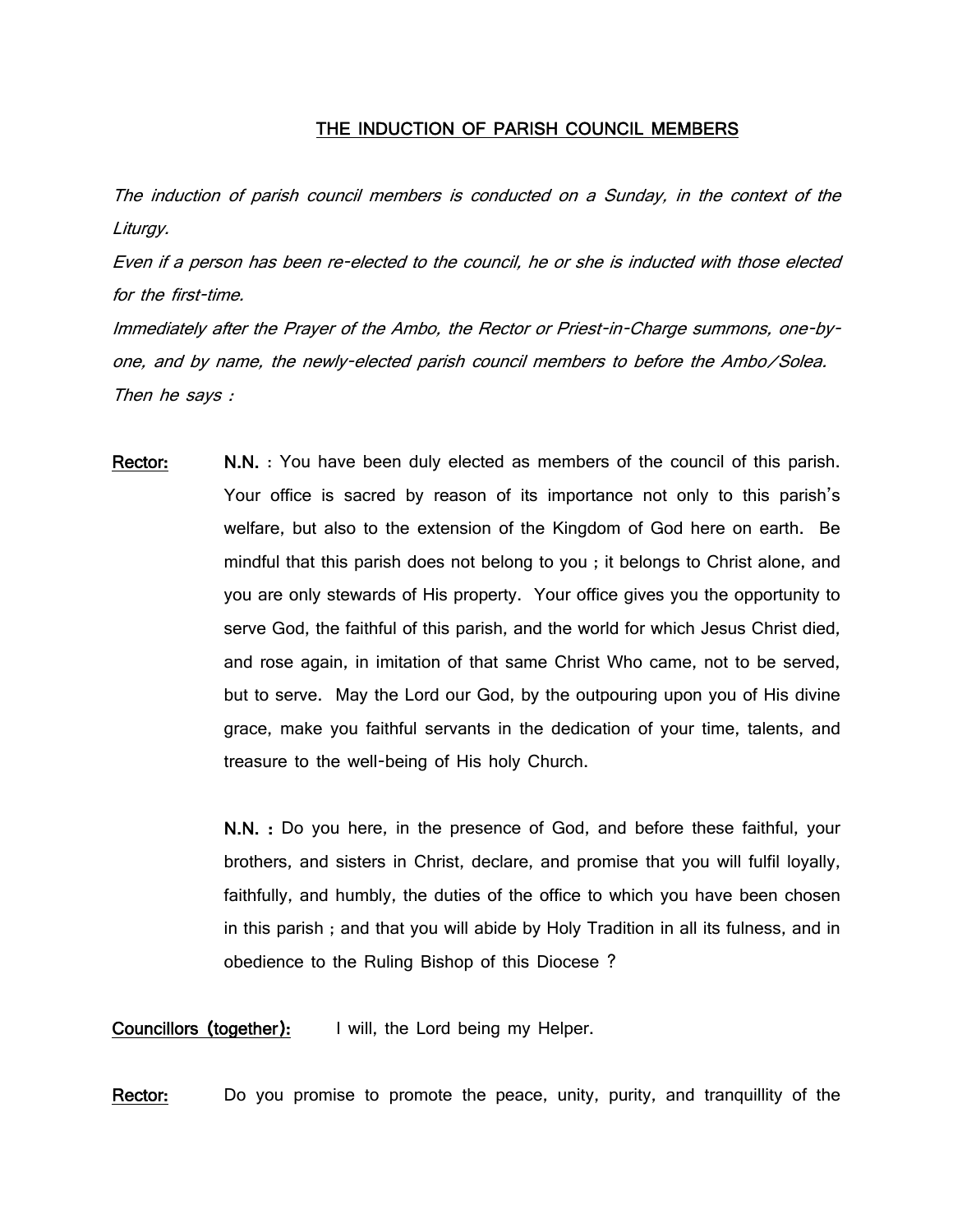Church ?

## Councilors (together): I do, the Lord being my Helper.

Rector: N.N.: You are admitted to the office of Councillor in the Parish of N.; and you are enjoined by God Himself to discharge your office to the utmost of your ability, knowing that on that Great Day you will be required to give account of your stewardship before the Dread Judgement-seat of Christ.

And immediately, the priest says :

Rector: Let us pray to the Lord.

All: Lord, have mercy.

Rector: O LORD, God of our Fathers : You built the Church upon the foundation of the Apostles, and Prophets, Jesus Christ Himself being the chief cornerstone. Grant that these Your servants may work in union with Your holy will, and purpose, and in living unity with Your beloved Son, our Saviour ; that by the power of Your Holy Spirit, they may be inspired to love You, and desire to extend Your Kingdom among men. Bless, and guide their good works in Your holy Church. Prosper their undertakings. Grant them perseverance in their labours, and wisdom to discern Your perfect will in all things ; and by their good example, stimulate others to a like zeal in Your service. Grant them so to be joined together in unity of mind, and spirit with Your Church, that they may be made a holy temple acceptable to You, the Father Who are from everlasting, together with Your only-begotten Son, and Your all-holy, good, and life-creating Spirit, always, now, and ever, and unto the ages of ages.

All: Amen.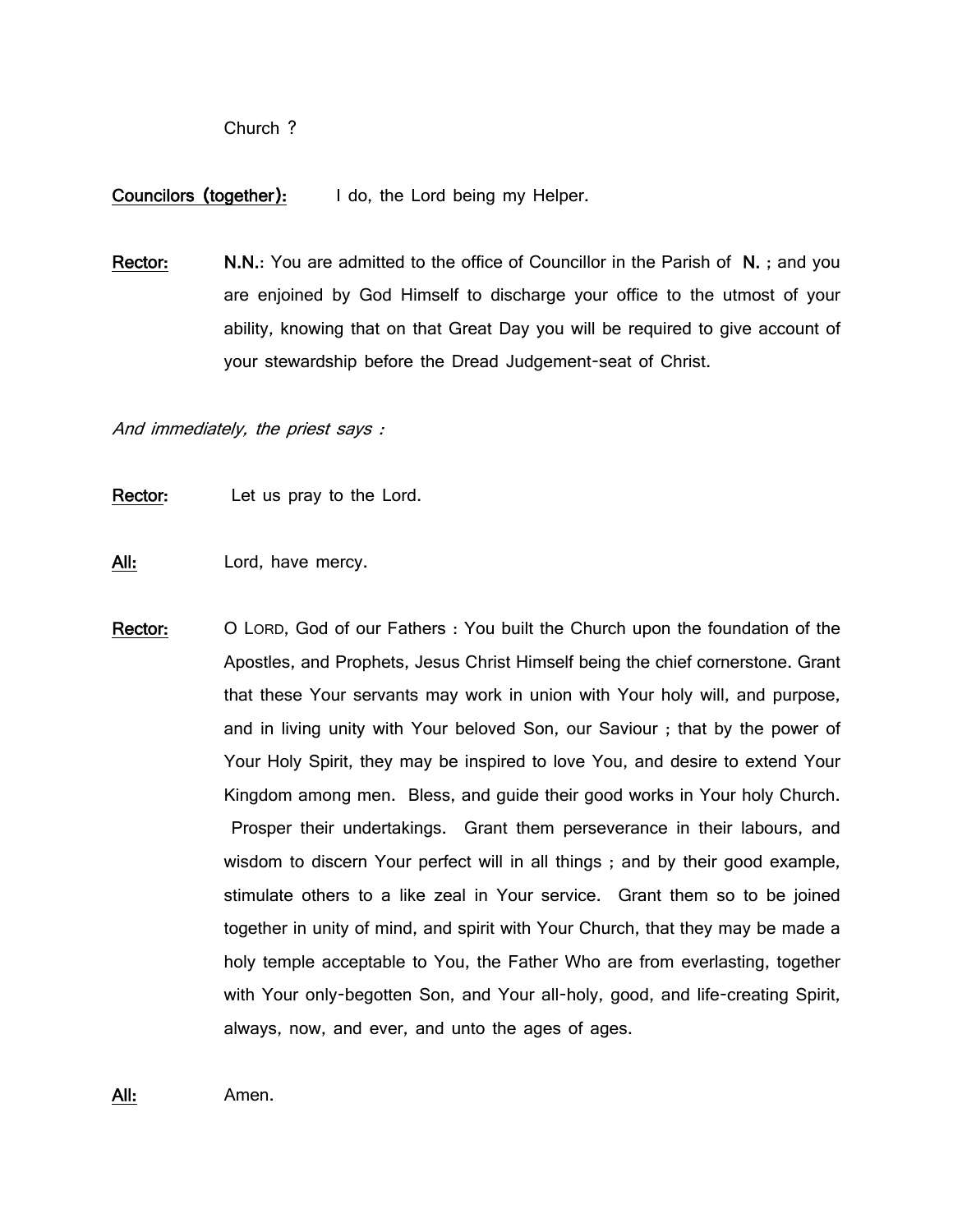Rector: Peace be to all.

All: And to your spirit.

Rector: Let us bow our heads to the Lord.

All: To You, O Lord.

Rector: O LORD God, heavenly Father : in Your gracious, and beneficent care for Your Church, You have given to this parish people willing to serve it for Your sake. Grant, we beseech You, to these Your servants the gifts of Your Holy Spirit, that they may give themselves wholly to the service and ministry to which they have been called, with all fidelity, reverence, sincerity, and singleness of mind. Let Your blessing descend upon this parish, and so lead it by Your Spirit, that it may be a church holy, and without blemish ; for You are a merciful God, and You love mankind ; and we give You glory, to the Father, Son, and Holy Spirit, now, and ever, and unto the ages of ages.

All: Amen.

Now, facing the newly-inducted Councillors, the priest imparts this blessing :

Rector: Let us pray to the Lord.

All: Lord, have mercy.

Rector: May almighty God, One in the Holy Trinity, Who has called you to the service of His Church, bless you, + enlighten you, and strengthen you in your service, that you may prove good and faithful stewards, to the glory of His all-holy